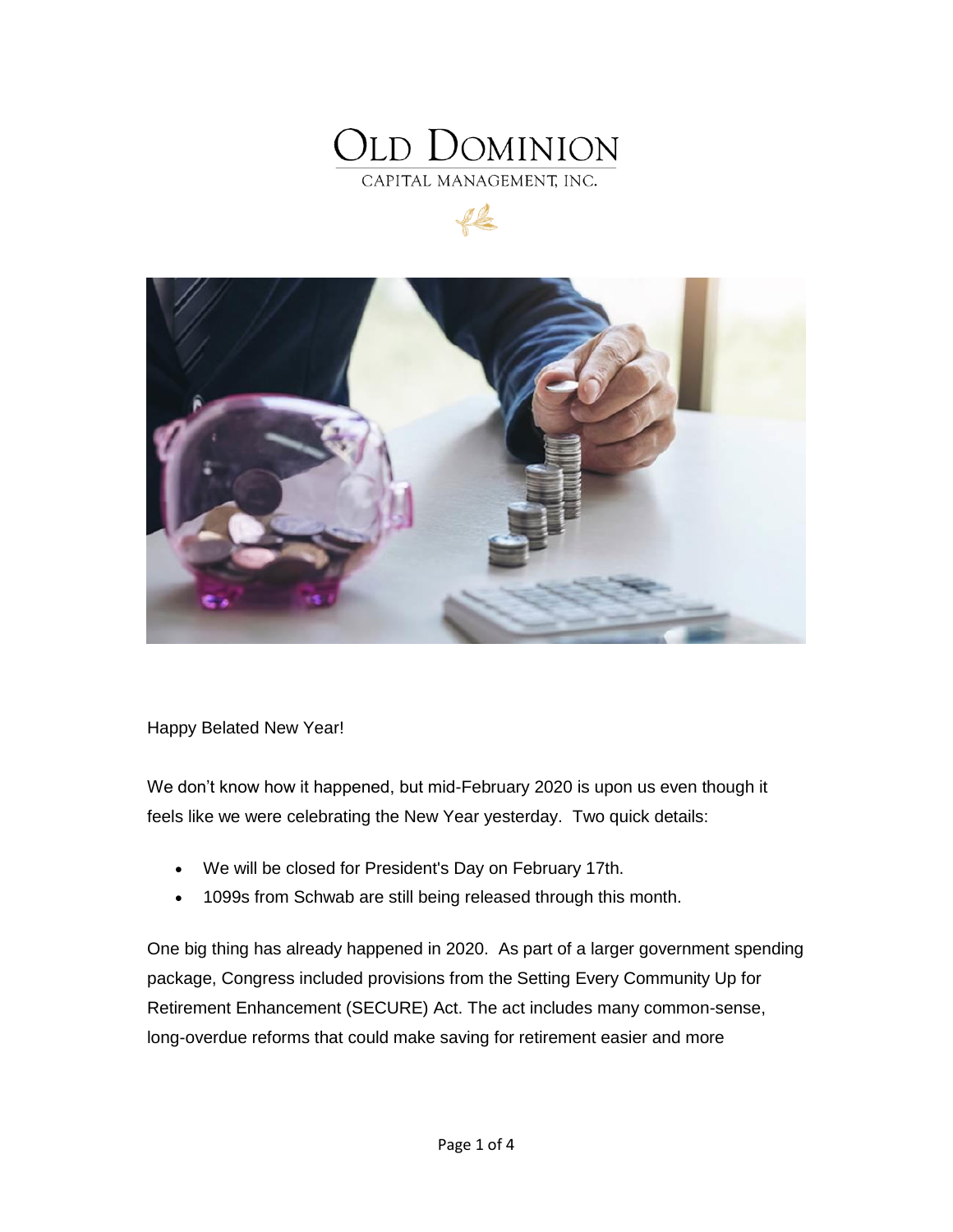accessible for many Americans.

Here's a summary of key provisions of the SECURE Act and how they may affect you:

## **Required minimum distributions (RMDs) now begin at age 72.**

**\*\*\****If you are turning 70½ in 2020 and had planned on taking an RMD, please check in with your Advisor to make sure this is still the best option for you*.\*\*\*

## **You can make IRA contributions beyond age 70½.**

\*\*\**Now is the time to work with your Advisor to determine your retirement readiness, how long you plan to work, and when you expect to start withdrawing from your retirement savings. This change doesn't apply for tax year 2019, as it will begin for tax year 2020 contributions. You can make your tax year 2020 contribution up until April 15, 2021.\*\*\**

## **Long-term, part-time workers will be able to join their company's 401(k) plan.**

\*\*\**If you are in this situation, you finally have the opportunity to take advantage of these tax-efficient ways to save for retirement*.\*\*\*

## **Inherited IRA distributions generally must now be taken within 10 years**.

**\*\*\****If you have an IRA that you planned to leave to beneficiaries based on prior rules, check in with us, as this change may require you to reevaluate your retirement and estate planning strategies. If you're a beneficiary of an inherited IRA or 401(k) and the original owner passed away prior to January 1, 2020, you shouldn't need to make any changes*.\*\*\*

## **Small-business owners can receive a tax credit for starting a retirement plan, up to \$5,000.**

\*\*\**If you're a small-business owner and have not yet established a retirement plan for*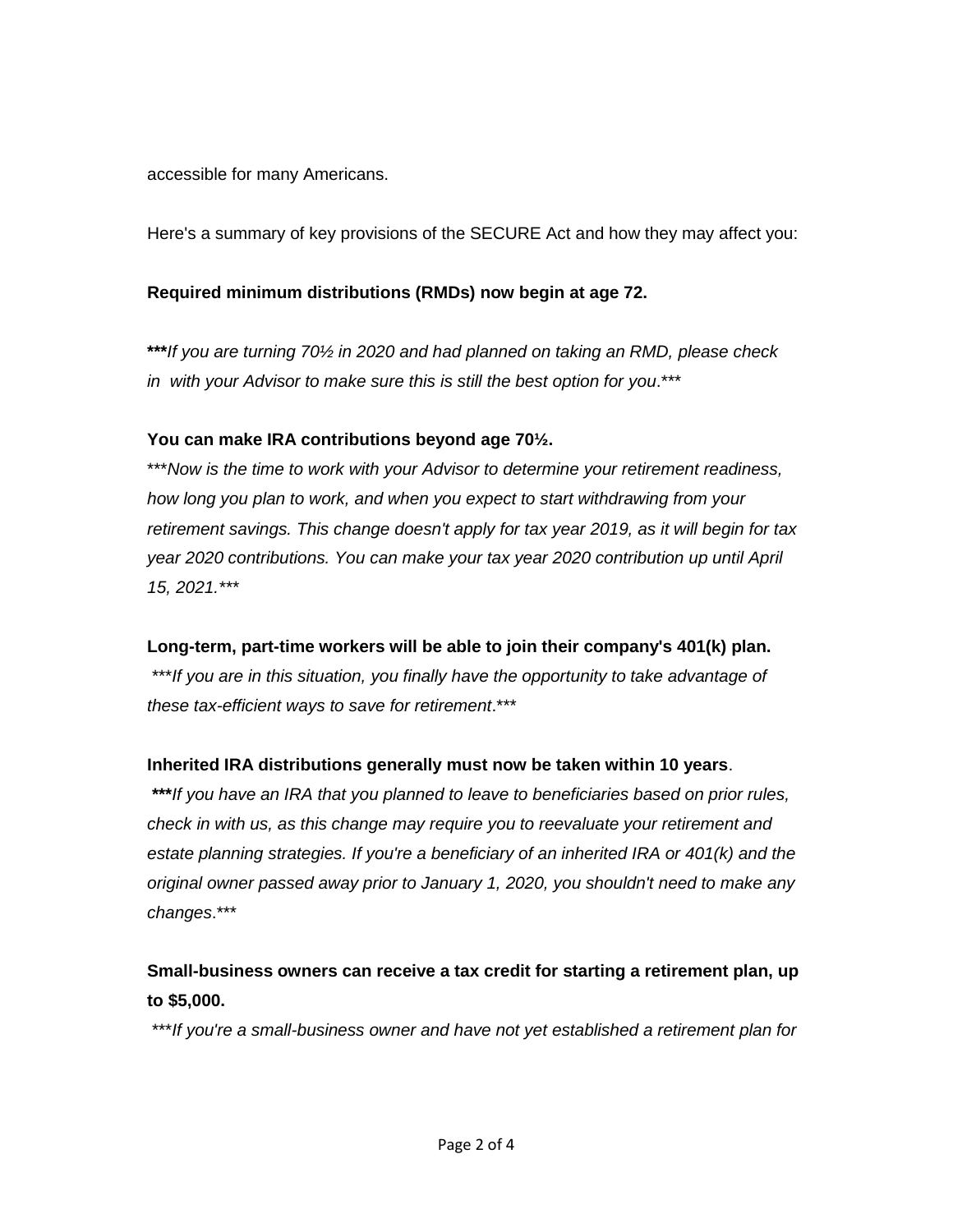*your employees, consider taking advantage of the new credit to establish a retirement plan*.\*\*\*

# **Small-business owners will find it easier to join together to offer defined contribution retirement plans.**

**\*\*\****If you're a small-business owner and have not yet established a retirement plan or would like to make changes to your plan that may make it easier to implement, consider taking advantage of the new law by joining a multiple employer plan, which will be available in 2021. If you're a small-business employee whose employer is currently unable to offer a plan, consider letting your employer know about this new opportunity.\*\*\**

## **You can withdraw up to \$5,000 per parent penalty-free from your retirement plan upon the birth or adoption of a child.**

**\*\*\****Talk to your Advisor about whether or not it makes sense for you to take advantage of this provision if you do not have ample personal savings to fully fund the birth or adoption of a child*.\*\*\*

## **529 funds can now be used to pay down student loan debt, up to \$10,000.**

**\*\*\****If your family's 529 plans have money left over after you pay for college expenses, consider using the remaining money to help pay off student loans*.\*\*\*

## **Talk to us!**

Work with your Advisor to help clarify your personal and financial goals for both your retirement plan and your estate plan. Changes in the tax code, family relationships, and your own financial circumstances are common—requiring that you update your planning strategies. Remember, your plans should evolve as you do, that's what we're here for.